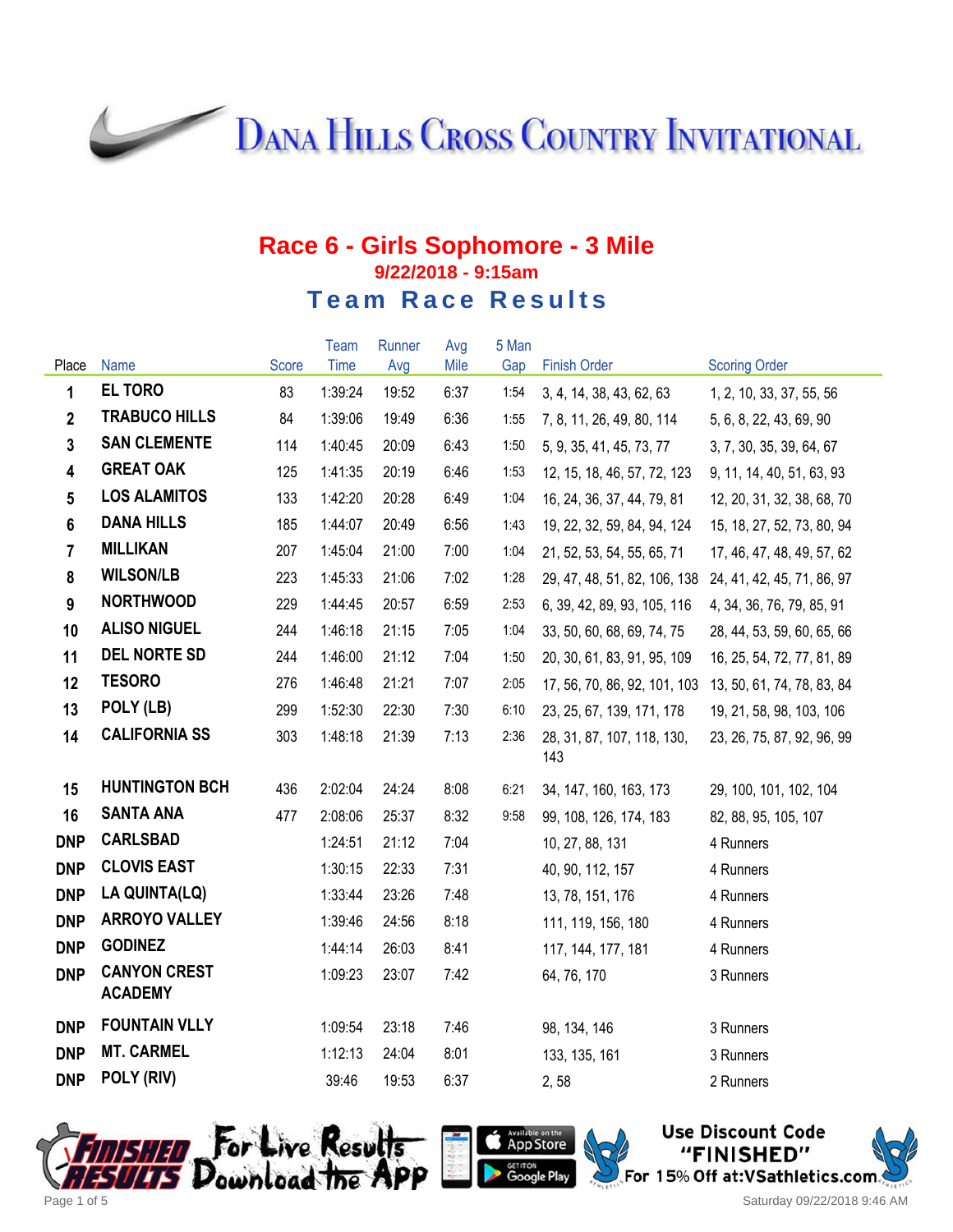#### **Race 6 - Girls Sophomore - 3 Mile 9/22/2018 - 9:15am Team Race Results**

|            |            |       | Feam | Runner Avg 5 Man |      |                  |                      |
|------------|------------|-------|------|------------------|------|------------------|----------------------|
|            | Place Name | Score | Time | Ava              | Mile | Gap Finish Order | <b>Scoring Order</b> |
| <b>DNP</b> | PARAMOUNT  |       |      | 43:39 21:49      | 7:16 | . 162            | 2 Runners            |





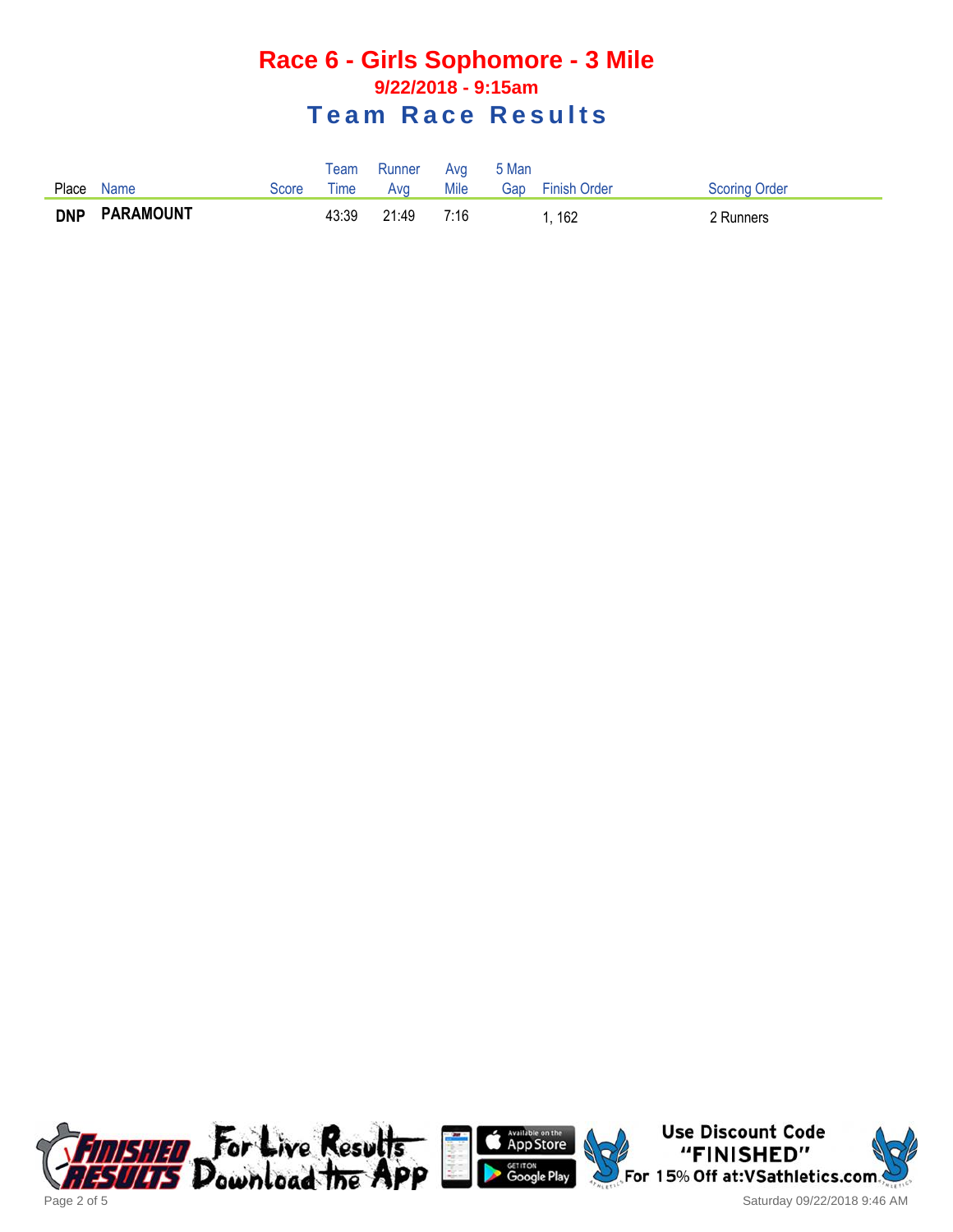# **Race 6 - Girls Sophomore - 3 Mile 9/22/2018 - 9:15am Individual Race Results**

|    | Place Name           |    | <b>Grade School</b>  | Time    | Points |    | Place Name             |    | <b>Grade School</b>        | Time    | <b>Points</b> |
|----|----------------------|----|----------------------|---------|--------|----|------------------------|----|----------------------------|---------|---------------|
| 1  | Alejandra Ayala      | 10 | Paramount            | 18:11.8 |        | 39 | Katelyn Muniz          | 10 | Northwood                  | 20:43.4 | 34            |
| 2  | Kalista Tibbels      | 10 | Poly (Riv)           | 18:26.0 |        | 40 | Isabella Duarte        | 10 | <b>Clovis East</b>         | 20:46.0 |               |
| 3  | Olivia Reichle       | 10 | El Toro              | 19:02.1 | 1      | 41 | Madelyn Poole          | 10 | San Clemente               | 20:51.6 | 35            |
| 4  | Sarah Murray         | 10 | El Toro              | 19:05.1 | 2      | 42 | <b>Whitney Maynard</b> | 10 | Northwood                  | 20:52.7 | 36            |
| 5  | Kelsie Yamano        | 10 | San Clemente         | 19:09.1 | 3      | 43 | Gia Sveda              | 10 | El Toro                    | 20:57.0 | 37            |
| 6  | Emily Odom           | 10 | Northwood            | 19:10.0 | 4      | 44 | Corinn Tiffany         | 10 | Los Alamitos               | 20:58.8 | 38            |
| 7  | Melissa Pinter       | 10 | Trabuco Hills        | 19:12.0 | 5      | 45 | Lillian O'Rourke       | 10 | San Clemente               | 20:59.9 | 39            |
| 8  | Maia Smolyanov       | 10 | <b>Trabuco Hills</b> | 19:12.2 | 6      | 46 | Hannah Park            | 10 | Great Oak                  | 21:00.6 | 40            |
| 9  | Ella Williamson      | 10 | San Clemente         | 19:12.3 | 7      | 47 | Ivy Urbina             | 10 | Wilson/LB                  | 21:03.8 | 41            |
| 10 | Allison Tanita       | 10 | Carlsbad             | 19:14.5 |        | 48 | Jocelyn Gutierrez      | 10 | Wilson/LB                  | 21:03.9 | 42            |
| 11 | Valentina Medina     | 10 | <b>Trabuco Hills</b> | 19:14.6 | 8      | 49 | Molly Richmond         | 10 | <b>Trabuco Hills</b>       | 21:07.7 | 43            |
| 12 | Sophie Rodriguez     | 10 | Great Oak            | 19:25.2 | 9      | 50 | Shaelynn Barbieri      | 10 | Aliso Niguel               | 21:10.1 | 44            |
| 13 | Georgina Ansley      | 10 | La Quinta(LQ)        | 19:32.9 |        | 51 | Belen Romero           | 10 | Wilson/LB                  | 21:10.4 | 45            |
| 14 | Madison Templeman    | 10 | El Toro              | 19:41.3 | 10     | 52 | Rebeca Perez           | 10 | Millikan                   | 21:12.0 | 46            |
| 15 | Julia Nevens         | 10 | Great Oak            | 19:49.0 | 11     | 53 | Katelyn Smith          | 10 | Millikan                   | 21:12.2 | 47            |
| 16 | Kiersten Oliver      | 10 | Los Alamitos         | 19:54.4 | 12     | 54 | Rebecca Ellens         | 10 | Millikan                   | 21:14.7 | 48            |
| 17 | Kira Marx            | 10 | Tesoro               | 19:57.9 | 13     | 55 | Erin Aguirre           | 10 | Millikan                   | 21:15.0 | 49            |
| 18 | Natalie Carlton      | 10 | Great Oak            | 20:01.8 | 14     | 56 | <b>Emily Moore</b>     | 10 | Tesoro                     | 21:16.8 | 50            |
| 19 | Jezra Simmons        | 10 | Dana Hills           | 20:09.2 | 15     | 57 | Aaliyah Angeles        | 10 | Great Oak                  | 21:19.1 | 51            |
| 20 | Sara Earney          | 10 | Del Norte SD         | 20:10.6 | 16     | 58 | Soleil Russo           | 10 | Poly (Riv)                 | 21:20.0 |               |
| 21 | Isabella Stockalper  | 10 | Millikan             | 20:10.9 | 17     | 59 | Malia Hudson           | 10 | Dana Hills                 | 21:22.5 | 52            |
| 22 | <b>Hailey Clark</b>  | 10 | Dana Hills           | 20:13.5 | 18     | 60 | Milan Murvay           | 10 | Aliso Niguel               | 21:25.6 | 53            |
| 23 | Ailene Rios          | 10 | Poly (Lb)            | 20:14.9 | 19     | 61 | <b>Rivers Dixon</b>    | 10 | Del Norte SD               | 21:31.5 | 54            |
| 24 | Shiloh Templeton     | 10 | Los Alamitos         | 20:15.8 | 20     | 62 | Paulette Dominguez     | 10 | El Toro                    | 21:31.7 | 55            |
| 25 | Olivia Boyce         | 10 | Poly (Lb)            | 20:16.8 | 21     | 63 | Megan Dorame           | 10 | El Toro                    | 21:32.3 | 56            |
| 26 | Gabrielle Crespo     | 10 | <b>Trabuco Hills</b> | 20:20.2 | 22     | 64 | Delaney Lee-Bellows    | 10 | Canyon Crest Acade         | 21:32.7 |               |
| 27 | Katrina Dang         | 10 | Carlsbad             | 20:22.3 |        | 65 | Phoebe Murray          | 10 | Millikan                   | 21:33.9 | 57            |
| 28 | Lauren Licon         | 10 | California SS        | 20:22.8 | 23     | 66 | Abigail Zertuche       | 10 | El Toro                    | 21:34.3 |               |
| 29 | Hanna Burlin         | 10 | Wilson/LB            | 20:23.3 | 24     | 67 | Vanessa Garcia         | 10 | Poly (Lb)                  | 21:35.1 | 58            |
| 30 | <b>Emily Waldrop</b> | 10 | Del Norte SD         | 20:24.6 | 25     | 68 | Vanessa Johnson        | 10 | Aliso Niguel               | 21:35.2 | 59            |
| 31 | Emma Dominguez       | 10 | California SS        | 20:25.3 | 26     | 69 | Peyton Sandoval        | 10 | Aliso Niguel               | 21:36.2 | 60            |
| 32 | Madison O'kane       | 10 | Dana Hills           | 20:29.8 | 27     | 70 | Emily McGettigan       | 10 | Tesoro                     | 21:36.7 | 61            |
| 33 | Madison Keller       | 10 | Aliso Niguel         | 20:31.3 | 28     | 71 | Shelby Oelman          | 10 | Millikan                   | 21:37.4 | 62            |
| 34 | Lindsay Rule         | 10 | Huntington Bch       | 20:31.5 | 29     | 72 | Olivia Robles          | 10 | Great Oak                  | 21:39.4 | 63            |
| 35 | Angela Chantaca      | 10 | San Clemente         | 20:32.9 | 30     | 73 | Eve Richardson         | 10 | San Clemente               | 21:39.8 | 64            |
| 36 | Katherine Kussler    | 10 | Los Alamitos         | 20:34.6 | 31     | 74 | Caroline Surovy        | 10 | Aliso Niguel               | 21:40.7 | 65            |
| 37 | Nicole Massoumi      | 10 | Los Alamitos         | 20:36.9 | 32     | 75 | Mackenzie Sandoval     | 10 | Aliso Niguel               | 21:40.8 | 66            |
| 38 | Gillian Gregory      | 10 | El Toro              | 20:39.2 | 33     | 76 | Anais Song             | 10 | Canyon Crest Acade 21:41.9 |         |               |







FINISHED For Live Result<del>s</del><br>ESULTS Download the APP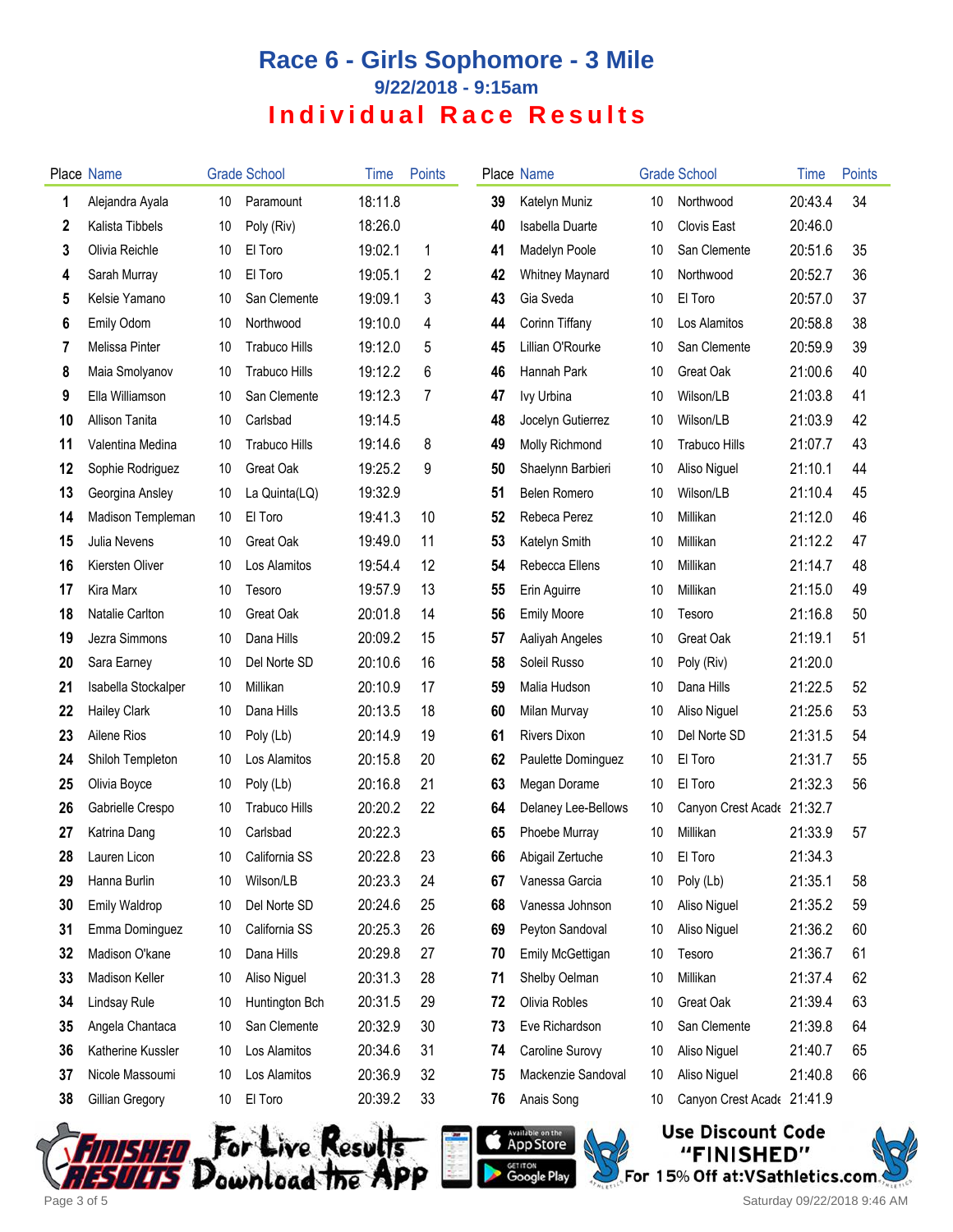# **Race 6 - Girls Sophomore - 3 Mile 9/22/2018 - 9:15am Individual Race Results**

|     | Place Name            |    | <b>Grade School</b>  | <b>Time</b> | <b>Points</b> |     | <b>Place Name</b>     |    | <b>Grade School</b>  | Time    | Points |
|-----|-----------------------|----|----------------------|-------------|---------------|-----|-----------------------|----|----------------------|---------|--------|
| 77  | Cooper Woodworth      | 10 | San Clemente         | 21:43.5     | 67            | 115 | Sofia Osendorf        | 10 | San Clemente         | 22:52.1 |        |
| 78  | Eileen Barraza        | 10 | La Quinta(LQ)        | 21:46.8     |               | 116 | Kylie Kenyon          | 10 | Northwood            | 22:58.0 | 91     |
| 79  | <b>Hayley Oliver</b>  | 10 | Los Alamitos         | 21:49.4     | 68            | 117 | Joanna Salazar        | 10 | Godinez              | 22:58.4 |        |
| 80  | Nayumi Omatsu         | 10 | <b>Trabuco Hills</b> | 21:49.7     | 69            | 118 | Brissa Nava           | 10 | California SS        | 22:59.2 | 92     |
| 81  | Samantha Paul         | 10 | Los Alamitos         | 21:49.8     | 70            | 119 | Virginia Ochoa        | 10 | Arroyo Valley        | 22:59.6 |        |
| 82  | <b>Hailey Houston</b> | 10 | Wilson/LB            | 21:51.6     | 71            | 120 | Zoie Mayne            | 10 | San Clemente         | 23:03.8 |        |
| 83  | Isabella Sarralde     | 10 | Del Norte SD         | 21:52.5     | 72            | 121 | Kennedy Paternostro   | 10 | <b>Trabuco Hills</b> | 23:04.4 |        |
| 84  | Jasmine Gallegos      | 10 | Dana Hills           | 21:52.5     | 73            | 122 | Matea Eib             | 10 | San Clemente         | 23:04.4 |        |
| 85  | Niomi Gonzalez        | 10 | Los Alamitos         | 21:52.7     |               | 123 | Charmaine Tan         | 10 | Great Oak            | 23:09.8 | 93     |
| 86  | <b>Sydney Martin</b>  | 10 | Tesoro               | 21:53.2     | 74            | 124 | Azadeh Nicholson      | 10 | Dana Hills           | 23:10.0 | 94     |
| 87  | <b>Isabel Flores</b>  | 10 | California SS        | 21:54.7     | 75            | 125 | Megan Vu              | 10 | Tesoro               | 23:14.2 |        |
| 88  | Ava Haddock           | 10 | Carlsbad             | 21:55.2     |               | 126 | Lizbeth Iniguez       | 10 | Santa Ana            | 23:15.0 | 95     |
| 89  | Audrey Landis         | 10 | Northwood            | 21:55.7     | 76            | 127 | Ashley Medina         | 10 | San Clemente         | 23:15.2 |        |
| 90  | Maegan Donovan        | 10 | <b>Clovis East</b>   | 21:56.1     |               | 128 | Lily Sahagun          | 10 | El Toro              | 23:18.4 |        |
| 91  | Katelyn Dale          | 10 | Del Norte SD         | 22:01.5     | 77            | 129 | Hannah O'Rourke       | 10 | Tesoro               | 23:18.4 |        |
| 92  | Katie Koehler         | 10 | Tesoro               | 22:03.5     | 78            | 130 | Natalia Santacruz     | 10 | California SS        | 23:19.0 | 96     |
| 93  | Valarie Nguyen        | 10 | Northwood            | 22:03.6     | 79            | 131 | Isabela Vega          | 10 | Carlsbad             | 23:19.8 |        |
| 94  | Samantha Morgan-Cha   | 10 | Dana Hills           | 22:05.6     | 80            | 132 | <b>Amber Stevens</b>  | 10 | Dana Hills           | 23:20.8 |        |
| 95  | <b>Hailey Bunsold</b> | 10 | Del Norte SD         | 22:10.0     | 81            | 133 | <b>Baylee Picard</b>  | 10 | Mt. Carmel           | 23:21.6 |        |
| 96  | Ali Nunnally          | 10 | San Clemente         | 22:15.1     |               | 134 | Salwa Sarpas          | 10 | Fountain VIIy        | 23:27.3 |        |
| 97  | Holly Vissman         | 10 | San Clemente         | 22:15.2     |               | 135 | Jamie Caravetta       | 10 | Mt. Carmel           | 23:35.5 |        |
| 98  | Emily Li              | 10 | Fountain Vlly        | 22:15.9     |               | 136 | Izzy Serrao           | 10 | Millikan             | 23:43.6 |        |
| 99  | Mireya Polito         | 10 | Santa Ana            | 22:21.4     | 82            | 137 | Kelly Rodriguez       | 10 | Los Alamitos         | 23:46.0 |        |
| 100 | Iris Chao             | 10 | Los Alamitos         | 22:25.5     |               | 138 | Kareena Elizarraras   | 10 | Wilson/LB            | 23:54.2 | 97     |
| 101 | Kate Brumley          | 10 | Tesoro               | 22:25.8     | 83            | 139 | Janice Dang           | 10 | Poly (Lb)            | 23:58.4 | 98     |
| 102 | Leslie Medina         | 10 | San Clemente         | 22:26.9     |               | 140 | Arely Cortes-Sarabi   | 10 | El Toro              | 23:59.0 |        |
| 103 | Alexis Meister        | 10 | Tesoro               | 22:27.7     | 84            | 141 | Jennifer Holster      | 10 | Dana Hills           | 24:00.6 |        |
|     | 104 Tenley Belshe     | 10 | Los Alamitos         | 22:29.1     |               | 142 | Camryn Bousman        | 9  | Millikan             | 24:03.4 |        |
| 105 | Nicole Torres         | 10 | Northwood            | 22:29.3     | 85            | 143 | Samantha Marrufo      | 10 | California SS        | 24:05.0 | 99     |
| 106 | <b>Maddy Diaz</b>     | 10 | Wilson/LB            | 22:29.4     | 86            | 144 | Janet Gutierrez       | 10 | Godinez              | 24:08.4 |        |
| 107 | Yomaira Garcia        | 10 | California SS        | 22:36.3     | 87            | 145 | Sydney Nguyen         | 10 | Los Alamitos         | 24:11.1 |        |
| 108 | Jakelyne Carrera      | 10 | Santa Ana            | 22:37.1     | 88            | 146 | <b>Hillary Nguyen</b> | 10 | Fountain Vlly        | 24:11.5 |        |
| 109 | Olivia Asch           | 10 | Del Norte SD         | 22:38.9     | 89            | 147 | <b>Rachel Walker</b>  | 10 | Huntington Bch       | 24:11.8 | 100    |
| 110 | Ava Whitney           | 10 | Millikan             | 22:39.9     |               | 148 | Abigail Powell        | 10 | <b>Trabuco Hills</b> | 24:13.5 |        |
| 111 | Esmeralda Yanez       | 10 | Arroyo Valley        | 22:45.7     |               | 149 | Marissa Maldonado     | 10 | Wilson/LB            | 24:25.3 |        |
| 112 | <b>Taylor Cheek</b>   | 10 | Clovis East          | 22:46.6     |               | 150 | Maya Tansley          | 10 | Great Oak            | 24:35.3 |        |
| 113 | McKenzie Edwards      | 10 | El Toro              | 22:48.0     |               | 151 | Lupita Jimenez        | 10 | La Quinta(LQ)        | 24:38.2 |        |
| 114 | Sophia Roye           | 10 | <b>Trabuco Hills</b> | 22:51.4     | 90            | 152 | Ava Altmann           | 10 | Tesoro               | 24:38.7 |        |